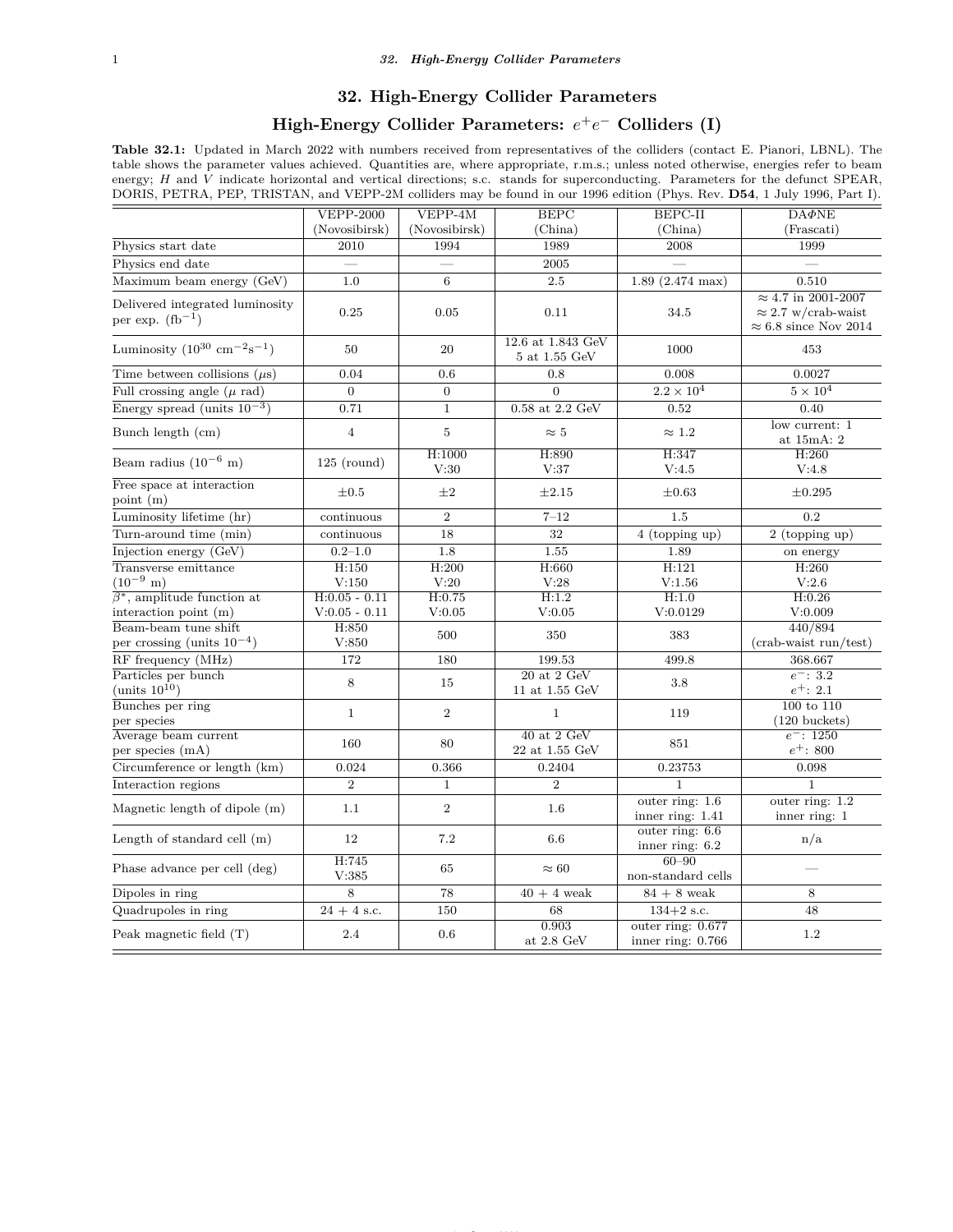# $\textbf{High-Energy Collider Parameters: } e^{+}e^{-} \text{ Colliders (II)}$

**Table 32.2:** Updated in March 2020 with numbers received from representatives of the colliders (contact E. Pianori, LBNL). The table shows the parameter values achieved. Quantities are, where appropriate, r.m.s.; unless noted otherwise, energies refer to beam energy; *H* and *V* indicate horizontal and vertical directions; s.c. stands for superconducting. ILC and CLIC parameters are documented in the Accelerator physics of colliders review.

|                                                              | CESR                                 | $CESR-C$<br><b>LEP</b>                              |                                                                     | SLC               |  |
|--------------------------------------------------------------|--------------------------------------|-----------------------------------------------------|---------------------------------------------------------------------|-------------------|--|
|                                                              | (Cornell)                            | (Cornell)                                           | (CERN)                                                              | (SLAC)            |  |
| Physics start date                                           | 1979                                 | 2002                                                | 1989                                                                | 1989              |  |
| Physics end date                                             | 2002                                 | 2008                                                | 2000                                                                | 1998              |  |
| Maximum beam energy (GeV)                                    | 6                                    | 6                                                   | $100 - 104.6$                                                       | 50                |  |
| Delivered integrated luminosity<br>per experiment $(h^{-1})$ | 41.5                                 | 2.0                                                 | $0.221$ at Z peak<br>0.501 at $65 - 100$ GeV<br>0.275 at $>100$ GeV | 0.022             |  |
| Luminosity $(10^{30} \text{ cm}^{-2} \text{s}^{-1})$         | $1280$ at<br>$5.3 \text{ GeV}$       | 76at<br>$2.08\,\mathrm{GeV}$                        | 24 at Z peak<br>100 at $> 90$ GeV                                   | 2.5               |  |
| Time between collisions $(\mu s)$                            | $0.014$ to $0.22$                    | $0.014$ to $0.22$                                   | 22                                                                  | 8300              |  |
| Full crossing angle $(\mu$ rad)                              | $\pm 2000$                           | $\pm 3300$                                          | $\overline{0}$                                                      | $\overline{0}$    |  |
| Energy spread (units $10^{-3}$ )                             | $0.6$ at $5.3$ GeV                   | $0.82$ at $2.08$ GeV                                | $0.7 \rightarrow 1.5$                                               | 1.2               |  |
| Bunch length (cm)                                            | 1.8                                  | 1.2                                                 | 1.0                                                                 | 0.1               |  |
| Beam radius $(\mu m)$                                        | H:460                                | H:340                                               | $H:200 \rightarrow 300$                                             | H:1.5             |  |
|                                                              | V:4                                  | V:6.5                                               | $V:2.5\rightarrow 8$                                                | V:0.5             |  |
| Free space at interaction<br>point (m)                       | $\pm 2.2~(\pm 0.6)$<br>to REC quads) | $\pm 2.2~(\pm 0.3)$<br>to PM quads)                 | $\pm 3.5$                                                           | $\pm 2.8$         |  |
| Luminosity lifetime (hr)                                     | $2 - 3$                              | $2 - 3$                                             | 20 at Z peak<br>10 at $> 90$ GeV                                    |                   |  |
| Turn-around time (min)                                       | $5$ (topping up)                     | $1.5$ (topping up)                                  | 50                                                                  | $120$ Hz (pulsed) |  |
| Injection energy (GeV)                                       | $1.8 - 6$                            | $1.5 - 6$                                           | 22                                                                  | 45.64             |  |
| Transverse emittance                                         | $\overline{210}$                     | 120                                                 | $H:20-45$                                                           | H:0.5             |  |
| $(10^{-9} \text{ m})$                                        | $\mathbf{1}$                         | 3.5                                                 | $V:0.25\rightarrow 1$                                               | V:0.05            |  |
| $\overline{\beta^*}$ , amplitude function at                 | $\overline{1.0}$                     | 0.94                                                | 1.5                                                                 | 0.0025            |  |
| interaction point (m)<br>Beam-beam tune shift per            | 0.018<br>250                         | 0.012<br>$e^-$ : 420 ( <i>H</i> ), 280 ( <i>V</i> ) | 0.05                                                                | 0.0015<br>0.75(H) |  |
| crossing $(10^{-4})$ or disruption                           | 620                                  | $e^+$ : 410 $(H)$ , 270 $(V)$                       | 830                                                                 | 2.0(V)            |  |
| RF frequency (MHz)                                           | 500                                  | 500                                                 | 352.2                                                               | 2856              |  |
| Particles per bunch<br>(units $10^{10}$ )                    | 1.15                                 | 4.7                                                 | 45 in collision<br>60 in single beam                                | 4.0               |  |
| Bunches per ring<br>per species                              | 9 trains<br>of 5 bunches             | 8 trains<br>of 3 bunches                            | 4 trains of 1 or 2                                                  | $\mathbf{1}$      |  |
| Average beam current<br>per species (mA)                     | 340                                  | 72                                                  | 4 at Z peak<br>$4\rightarrow 6$ at > 90 GeV                         | 0.0008            |  |
| Beam polarization $(\%)$                                     |                                      |                                                     | 55 at 45 GeV<br>$5$ at $61$ GeV                                     | $e^-$ : 80        |  |
| Circumference or length (km)                                 | 0.768                                | 0.768                                               | 26.66                                                               | $1.45 + 1.47$     |  |
| Interaction regions                                          | $\mathbf{1}$                         | $\mathbf{1}$                                        | $\overline{4}$                                                      | $\mathbf{1}$      |  |
| Magnetic length of dipole (m)                                | $1.6 - 6.6$                          | $1.6 - 6.6$                                         | $11.66$ /pair                                                       | 2.5               |  |
| Length of standard cell (m)                                  | 16                                   | 16                                                  | 79                                                                  | 5.2               |  |
| Phase advance per cell (deg)                                 | $45 - 90$ (no<br>standard cell)      | $45 - 90$ (no<br>standard cell)                     | 102/90                                                              | 108               |  |
| Dipoles in ring                                              | 86                                   | 84                                                  | $3280 + 24$ inj. $+ 64$ weak                                        | $460 + 440$       |  |
| Quadrupoles in ring                                          | $101 + 4$ s.c.                       | $101 + 4$ s.c.                                      | $520 + 288 + 8$ s.c.                                                |                   |  |
| Peak magnetic field $(T)$                                    | 0.3 / 0.8<br>at 8 GeV                | $0.3 / 0.8$ at $8$ GeV,<br>2.1 wigglers at 1.9 GeV  | 0.135                                                               | 0.597             |  |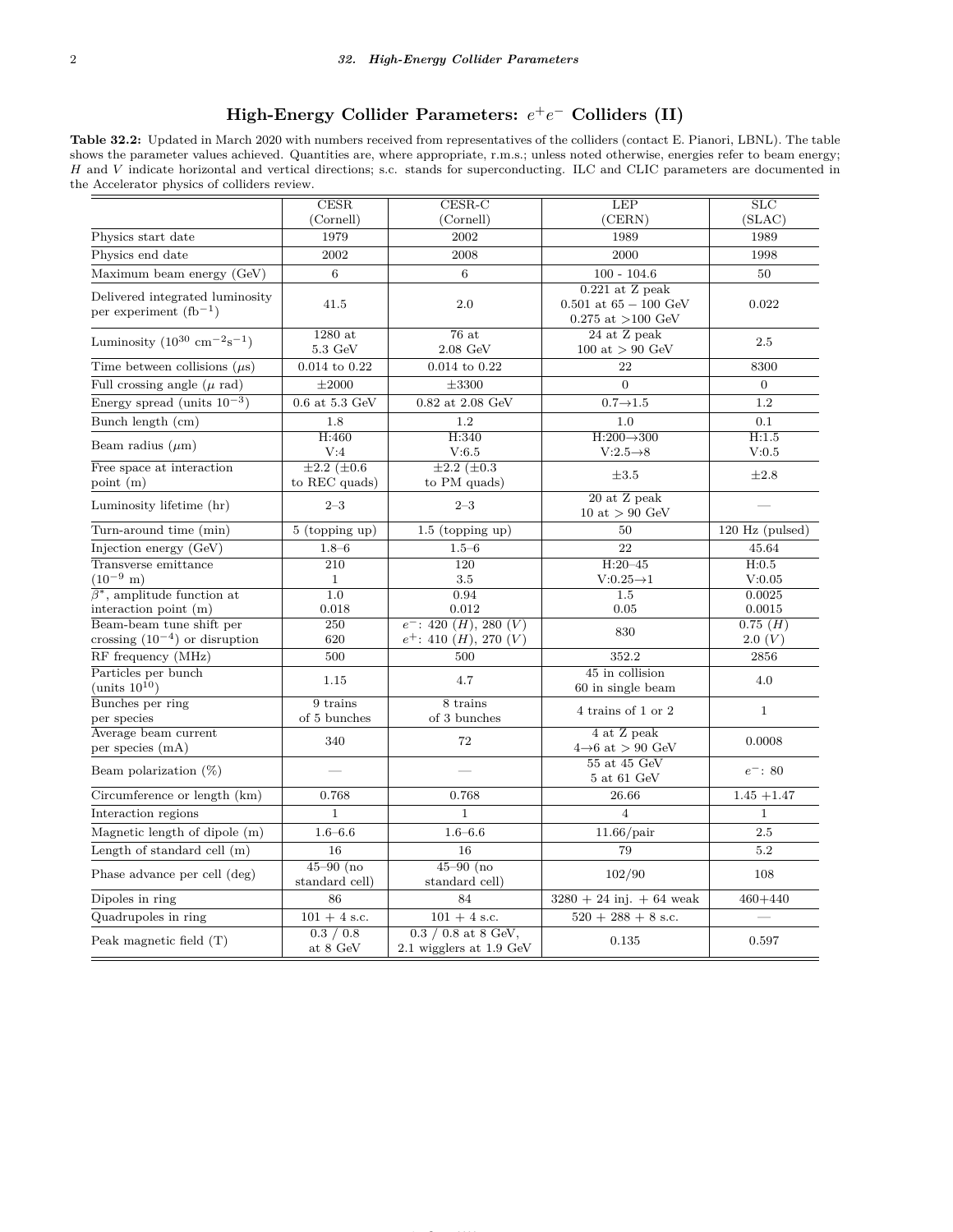# **High-Energy Collider Parameters:**  $e^+e^-$  Colliders (III)

**Table 32.3:** Updated in March 2022 with numbers received from representatives of the colliders (contact E. Pianori, LBNL). The table shows the parameter values achieved. Design parameters for SuperKEKEB may be found in our 2018 edition (Phys. Rev. **D98**, 030001 (2018)) Quantities are, where appropriate, r.m.s.; unless noted otherwise, energies refer to beam energy; *H* and *V* indicate horizontal and vertical directions; s.c. stands for superconducting.

|                                                         | KEKB                                                                                                                           | PEP-II                                                       | SuperKEKB                                                                       |  |  |
|---------------------------------------------------------|--------------------------------------------------------------------------------------------------------------------------------|--------------------------------------------------------------|---------------------------------------------------------------------------------|--|--|
|                                                         | (KEK)                                                                                                                          | (SLAC)                                                       | (KEK)                                                                           |  |  |
| Physics start date                                      | 1999                                                                                                                           | 1999                                                         | 2018                                                                            |  |  |
| Physics end date                                        | 2010                                                                                                                           | 2008                                                         |                                                                                 |  |  |
| Maximum beam energy (GeV)                               | $e^-$ : 8.33 (8.0 nominal)                                                                                                     | $e^-$ : 7-12 (9.0 nominal)                                   | $e^-$ : 7                                                                       |  |  |
|                                                         | $e^+$ : 3.64 (3.5 nominal)                                                                                                     | $e^+$ : 2.5–4 (3.1 nominal)                                  | $e^+$ : 4                                                                       |  |  |
| Delivered integrated luminosity<br>per exp. $(fb^{-1})$ | 1040                                                                                                                           | 557                                                          | 307                                                                             |  |  |
| Luminosity $(10^{30} \text{ cm}^{-2} \text{s}^{-1})$    | 21083                                                                                                                          | 12069<br>(design: 3000)                                      | $3.81 \times 10^{4}$                                                            |  |  |
| Time between collisions $(\mu s)$                       | 0.00590 or 0.00786                                                                                                             | 0.0042                                                       | 0.0065                                                                          |  |  |
| Full crossing angle $(\mu$ rad)                         | $\pm 11000*$                                                                                                                   | $\overline{0}$                                               | ±41500                                                                          |  |  |
| Energy spread (units $10^{-3}$ )                        | 0.7                                                                                                                            | $\sqrt{e^-}/e^+$ : 0.61/0.77                                 | $e^-/e^+$ : 0.64/0.81                                                           |  |  |
| Bunch length (cm)                                       | 0.65                                                                                                                           | $e^-/e^+$ : 1.1/1.0                                          | $e^-/e^+$ : 0.6/0.6                                                             |  |  |
| Beam radius $(\mu m)$                                   | H: 124 $(e^-)$ , 117 $(e^+)$<br>V: 1.9                                                                                         | 157<br>4.7                                                   | $e^-$ : 16.6 ( <i>H</i> ), 0.24 ( <i>V</i> )<br>$e^+$ : 17.9 $(H)$ , 0.24 $(V)$ |  |  |
| Free space at interaction                               | $+0.75/-0.58$                                                                                                                  | $\pm 0.2$                                                    | $e^-$ : +1.20/ - 1.28, $e^+$ : +0.78/ - 0.73                                    |  |  |
| point $(m)$                                             | $(+300/-500)$ mrad cone                                                                                                        | $\pm 300$ mrad cone                                          | $(+300/-500)$ mrad cone                                                         |  |  |
| Luminosity lifetime (hr)                                | continuous                                                                                                                     | continuous                                                   | continuous                                                                      |  |  |
| Turn-around time (min)                                  | continuous                                                                                                                     | continuous                                                   | continuous                                                                      |  |  |
| Injection energy (GeV)                                  | $e^-/e^+$ : 8.0/3.5 (nominal)                                                                                                  | $e^-/e^+$ : 9.0/3.1 (nominal)                                | $e^-/e^+$ : 7/4                                                                 |  |  |
| Transverse emittance<br>$(10^{-9} \text{ m})$           | $e^-$ : 24 (57 <sup>†</sup> ) ( <i>H</i> ), 0.61 ( <i>V</i> )<br>$e^+$ : 18 (55 <sup>†</sup> ) ( <i>H</i> ), 0.56 ( <i>V</i> ) | $e^-$ : 48 $(H)$ , 1.8 $(V)$<br>$e^+$ : 24 $(H)$ , 1.8 $(V)$ | $e^-$ : 4.6 $(H)$ , 0.058 $(V)$<br>$e^+$ : 4.0 $(H)$ , 0.058 $(V)$              |  |  |
| $\beta^*$ , amplitude function at                       | $e^-$ : 1.2 $(0.27^{\dagger})$ $(H)$ , 0.0059 $(V)$                                                                            | $e^-$ : 0.50 $(H)$ , 0.012 $(V)$                             | $e^-$ : 0.060 $(H)$ , $1 \times 10^{-3}$ (V)                                    |  |  |
| interaction point $(m)$                                 | $e^+$ : 1.2 (0.23 <sup>†</sup> ) ( <i>H</i> ), 0.0059 ( <i>V</i> )                                                             | $e^+$ : 0.50 $(H)$ , 0.012 $(V)$                             | $e^+$ : 0.080 $(H)$ , 1 × 10 <sup>-3</sup> $(V)$                                |  |  |
| Beam-beam tune shift                                    | $e^-$ : 1020 $(H)$ , 900 $(V)$                                                                                                 | $e^-$ : 703 (H), 498 (V)                                     | $e^-$ : 15 $(H)$ , 315 $(V)$                                                    |  |  |
| per crossing (units $10^{-4}$ )                         | $e^+$ : 1270 $(H)$ , 1290 $(V)$                                                                                                | $e^+$ : 510 $(H)$ , 727 $(V)$                                | $e^+$ : 27 ( <i>H</i> ), 433 ( <i>V</i> )                                       |  |  |
| RF frequency (MHz)                                      | 508.887                                                                                                                        | 476                                                          | 508.887                                                                         |  |  |
| Particles per bunch<br>(units $10^{10}$ )               | $e^-/e^+$ : 4.7/6.4                                                                                                            | $e^-/e^+$ : 5.2/8.0                                          | $e^-/e^+$ : 2.76/3.52                                                           |  |  |
| Bunches per ring<br>per species                         | 1585                                                                                                                           | 1732                                                         | 1476                                                                            |  |  |
| Average beam current<br>per species (mA)                | $e^-/e^+$ : 1188/1637                                                                                                          | $e^-/e^+$ : 1960/3026                                        | $e^-/e^+$ : 640/819                                                             |  |  |
| Beam polarization $(\%)$                                |                                                                                                                                |                                                              |                                                                                 |  |  |
| Circumference or length (km)                            | 3.016                                                                                                                          | 2.2                                                          | 3.016                                                                           |  |  |
| Interaction regions                                     | $\mathbf{1}$                                                                                                                   | $\mathbf{1}$                                                 | 1                                                                               |  |  |
| Magnetic length of dipole (m)                           | $e^-/e^+$ : 5.86/0.915                                                                                                         | $e^-/e^+$ : 5.4/0.45                                         | $e^-/e^+$ : 5.9/4.0                                                             |  |  |
| Length of standard cell (m)                             | $e^-/e^+$ : 75.7/76.1                                                                                                          | 15.2                                                         | $e^-/e^+$ : 75.7/76.1                                                           |  |  |
| Phase advance per cell (deg)                            | 450                                                                                                                            | $\frac{e^-}{e^+}$ : 60/90                                    | 450                                                                             |  |  |
| Dipoles in ring                                         | $e^-/e^+$ : 116/112                                                                                                            | $e^-/e^+$ : 192/192                                          | $e^-/e^+$ : 116/112                                                             |  |  |
| Quadrupoles in ring                                     | $e^-/e^+$ : 452/452                                                                                                            | $e^-/e^+$ : 290/326                                          | $e^-/e^+$ : 466/460                                                             |  |  |
| Peak magnetic field (T)                                 | $e^-/e^+$ : 0.25/0.72                                                                                                          | $e^-/e^+$ : 0.18/0.75                                        | $\frac{e^-}{e^+}$ : 0.22/0.19                                                   |  |  |
|                                                         |                                                                                                                                |                                                              |                                                                                 |  |  |

<span id="page-2-0"></span><sup>∗</sup>KEKB was operated with crab crossing from 2007 to 2010.

<span id="page-2-1"></span>†With dynamic beam-beam effect.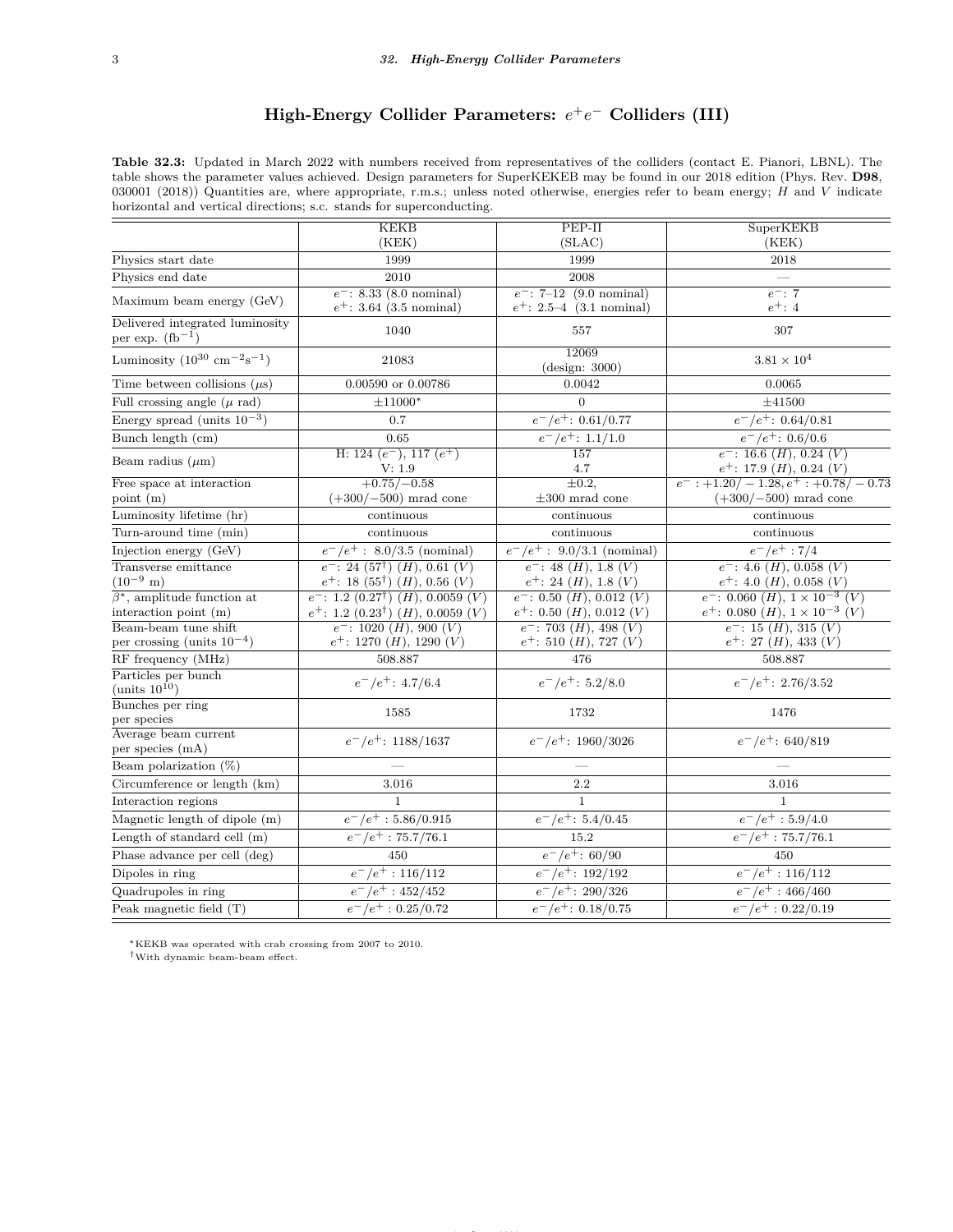#### **High-Energy Collider Parameters:** *e***p,** p**p, pp Colliders**

**Table 32.4:** Updated in March 2022 with numbers received from representatives of the colliders (contact E. Pianori, LBNL). The table shows the parameter values achieved. Parameters for the defunct S*pp*S collider may be found in our 2002 edition (Phys. Rev. **D66**, 010001 (2002)). Quantities are, where appropriate, r.m.s.; unless noted otherwise, energies refer to beam energy; *H* and *V* indicate horizontal and vertical directions; s.c. stands for superconducting.

|                                                              | <b>HERA</b>                                            | TEVATRON*                          | $R$ HIC                                   | LHC                                   |                                 |                                                                     |
|--------------------------------------------------------------|--------------------------------------------------------|------------------------------------|-------------------------------------------|---------------------------------------|---------------------------------|---------------------------------------------------------------------|
|                                                              | (DESY)                                                 | (Fermilab)                         | Brookhaven                                | (CERN)                                |                                 |                                                                     |
| Physics start date                                           | 1992                                                   | 1987                               | 2001                                      | 2009<br>2015                          |                                 | 2029 (HL-LHC)                                                       |
| Physics end date                                             | 2007                                                   | $\overline{2011}$                  |                                           |                                       |                                 |                                                                     |
| Particles collided                                           | ep                                                     | $p\bar{p}$                         | pp (polarized)                            | pp                                    |                                 |                                                                     |
| Maximum beam                                                 | e: 0.030                                               | 0.980                              | 0.255                                     | 4.0                                   | 6.5                             | 7.0                                                                 |
| energy (TeV)                                                 | p: 0.92                                                |                                    | 55% polarization                          |                                       |                                 |                                                                     |
| Max. delivered integrated<br>luminosity per exp. $(fb^{-1})$ | 0.8                                                    | 12                                 | $0.38$ at $100$ GeV<br>1.3 at 250/255 GeV | 23.3 at 4.0 TeV<br>$6.1$ at $3.5$ TeV | 160                             | 250/y                                                               |
| Luminosity<br>$(10^{30} \text{ cm}^{-2} \text{s}^{-1})$      | 75                                                     | 431                                | $245$ (pk)<br>$160 \text{ (avg)}$         | $7.7\times10^3$                       | $2.1 \times 10^{4}$             | $5.0 \times 10^{4}$<br>(leveled)                                    |
| Time between collisions $(ns)$                               | 96                                                     | 396                                | 107                                       | 49.90                                 | 24.95                           | 24.95                                                               |
| Full crossing angle $(\mu$ rad)                              | $\overline{0}$                                         | $\overline{0}$                     | $\theta$                                  | $\overline{290}$                      | $320 \rightarrow 260^{\dagger}$ | 500                                                                 |
| Energy spread (units $10^{-3}$ )                             | e: 0.91<br>p: 0.2                                      | 0.14                               | 0.15                                      | 0.1445                                | 0.105                           | 0.129                                                               |
| Bunch length (cm)                                            | e: 0.83<br>p: 8.5                                      | p: 50<br>$\bar{p}$ : 45            | 60                                        | 9.4                                   | 8                               | $\boldsymbol{9}$                                                    |
| Beam radius                                                  | e: 110(H), 30(V)                                       | p: 28                              |                                           |                                       |                                 |                                                                     |
| $(10^{-6} \text{ m})$                                        | p: 111(H), 30(V)                                       | $\bar{p}$ : 16                     | 85                                        | 18.8                                  | $8.5^{\ddagger}$                | $7^{\ddagger}$                                                      |
| Free space at interaction<br>point $(m)$                     | $\pm 2$                                                | $\pm 6.5$                          | 16                                        | 38                                    | 38                              | 38                                                                  |
| Initial luminosity decay<br>time, $-L/(dL/dt)$ (hr)          | 10                                                     | $6 \text{ (avg)}$                  | 7.5                                       | $\approx 6$                           | $\approx 8$                     | $\approx 7.5$ (leveled)                                             |
| Turn-around time (min)                                       | e: 75, p: 135                                          | 90                                 | $\overline{25}$                           | 180                                   | 150                             | 145                                                                 |
|                                                              | e: 0.012                                               |                                    |                                           |                                       |                                 |                                                                     |
| Injection energy (TeV)                                       | p:0.040                                                | 0.15                               | 0.023                                     | 0.450                                 | 0.450                           | 0.450                                                               |
| Transverse emittance<br>$(10^{-9} \text{ m})$                | $e: 20 \text{ (H)}, 3.5 \text{ (V)}$<br>p: 5(H), 5(V)  | $\overline{p:3}$<br>$\bar{p}$ : 1  | 11                                        | 0.59                                  | 0.29                            | 0.33                                                                |
| $\beta^*$ , ampl. function at<br>interaction point $(m)$     | $e: 0.6$ (H), 0.26 (V)<br>$p: 2.45$ (H), 0.18 (V)      | 0.28                               | 0.65                                      | 0.6                                   | $0.3 \to 0.25^{\$}$             | $0.6 \to 0.15^{\$}$                                                 |
| Beam-beam tune shift<br>per crossing (units $10^{-4}$ )      | e:190(H), 450(V)<br>$p: 12 \text{ (H)}, 9 \text{ (V)}$ | $p: 120 \bar{p}: 120$              | 73                                        | 72                                    | 45                              | 86                                                                  |
| $RF$ frequency $(MHz)$                                       | e:499.7<br>p: 208.2/52.05                              | 53                                 | accel: 9<br>store: 28                     | 400.8                                 | 400.8                           | 400.8                                                               |
| Particles per bunch<br>(units $10^{10}$ )                    | e:3<br>p:7                                             | $\overline{p:26}$<br>$\bar{p}$ :9  | 18.5                                      | 16                                    | 11                              | 22                                                                  |
| Bunches per ring                                             | e: 189                                                 |                                    |                                           |                                       | 2556                            | 2760                                                                |
| per species                                                  | p: 180                                                 | 36                                 | 111                                       | 1380                                  |                                 | $2544$ (i.r. $1/5$ <sup>4</sup> ) $2748$ (i.r. $1/5$ <sup>4</sup> ) |
| Average beam current<br>per species (mA)                     | e:40<br>p:90                                           | $\overline{p:70}$<br>$\bar{p}$ :24 | 257                                       | 400                                   | 510                             | 1100                                                                |
| Circumference (km)                                           | 6.336                                                  | 6.28                               | 3.834                                     | 26.659                                |                                 |                                                                     |
| Interaction regions                                          | 2 colliding beams<br>1 fixed target $(e$ beam)         | 2 high $\mathfrak L$               | 6 total, 2 high $\mathfrak L$             | 4 total, 2 high $\mathfrak L$         |                                 |                                                                     |
| Magnetic length of dipole (m)                                | e:9.185;<br>p: 8.82                                    | 6.12                               | 9.45                                      | 14.3                                  |                                 |                                                                     |
| Length of standard cell $(m)$                                | e:23.5<br>p:47                                         | 59.5                               | 29.7                                      | 106.90                                |                                 |                                                                     |
| Phase advance per cell (deg)                                 | e:60<br>p:90                                           | 67.8                               | 84                                        | 90                                    |                                 |                                                                     |
| Dipoles in ring                                              | e: 396<br>p: 416                                       | 774                                | $192$ per ring<br>$+12$ common            | 1232<br>main dipoles                  |                                 |                                                                     |
| Quadrupoles in ring                                          | e:580<br>p:280                                         | 216                                | $246$ per ring                            | 482 2-in-1<br>24 1-in-1               |                                 |                                                                     |
| Magnet types                                                 | $e$ : C-shaped<br>p: s.c., col., warm iron             | s.c., $\cos \theta$<br>warm iron   | s.c., $\cos \theta$<br>cold iron          | s.c., 2-in-1<br>cold iron             |                                 |                                                                     |
| Peak magnetic field (T)                                      | e: 0.274;<br>p: 5                                      | 4.4                                | $3.5\,$                                   |                                       | 8.3                             |                                                                     |
|                                                              |                                                        |                                    |                                           |                                       |                                 |                                                                     |

<span id="page-3-0"></span><sup>∗</sup>Other TEVATRON parameters: *p* source accum. rate: 25×10<sup>10</sup> hr−1; max. no. of *p* stored: 3.4×10<sup>12</sup> (Accumulator), 6.1×10<sup>12</sup> (Recycler).

<span id="page-3-1"></span> $^\dagger$ Variable crossing angle decreasing during the fill with the reduction in bunch population

<span id="page-3-2"></span>‡Minimum beam radius during levelling

<span id="page-3-3"></span>§*β* <sup>∗</sup> levelling

<span id="page-3-4"></span>¶Number of bunches colliding at the interaction regions (i.r.) 1 (ATLAS) and 5 (CMS).

<span id="page-3-5"></span> $\mathbb{V}$ Value for design beam energy of 7 TeV.